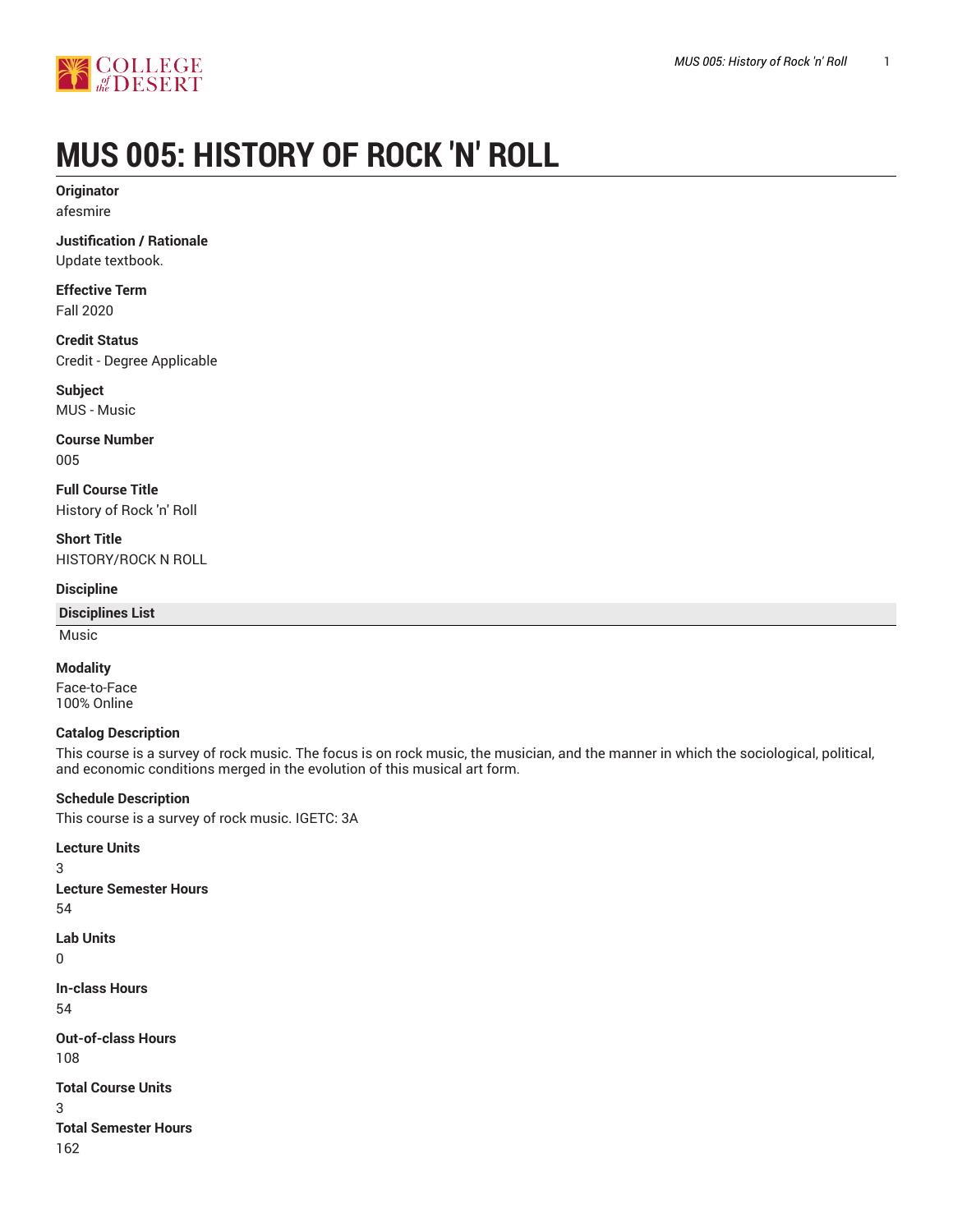

# **Required Text and Other Instructional Materials**

**Resource Type** Book **Open Educational Resource** No

# **Formatting Style**

APA

# **Author**

Charlton, K.

#### **Title**

Rock Music Styles: A History

# **Edition**

8th

# **City**

New York

# **Publisher**

McGraw-Hill Education

**Year**

2019

# **College Level**

Yes

# **ISBN #**

1260566315

# **Class Size Maximum**

55

# **Course Content**

- 1. Elements of rock music
	- a. Sound, fashion, attitude, style, technology
- 2. Roots of Rock Music (up to 1950)
	- a. Field hollers, blues, spiritual, gospel, country (Son House, Woody Guthrie, Fisk Jubilee Singers, etc.)
- 3. Birth of Rock 'N' Roll (1950s)
- a. Rhythm and Blues, rockabilly (Elvis Presley, Little Richard, Chuck Berry, etc.)
- 4. Rock of the 1960s
- a. British invasion, psychedelia (Beatles, Rolling Stones, Jimi Hendrix, Beach Boys, etc.)
- 5. Rock of the 1970s
- a. Art rock, punk rock, funk, disco, studio technology (Pink Floyd, The Sex Pistols, James Brown, etc.)
- 6. Into the 1980s
- a. New Wave, reggae, singer/songwriters, MTV (DEVO, Elton John, Bob Marley, etc.)

# **Course Objectives**

|             | <b>Objectives</b>                                                       |
|-------------|-------------------------------------------------------------------------|
| Objective 1 | Analyze the structural components of rock music.                        |
| Objective 2 | Identify rock music artists by evaluating sound and/or video.           |
| Objective 3 | Identify rock music genres by evaluating sound and/or video.            |
| Objective 4 | Distinguish between subjective and objective evaluations of rock music. |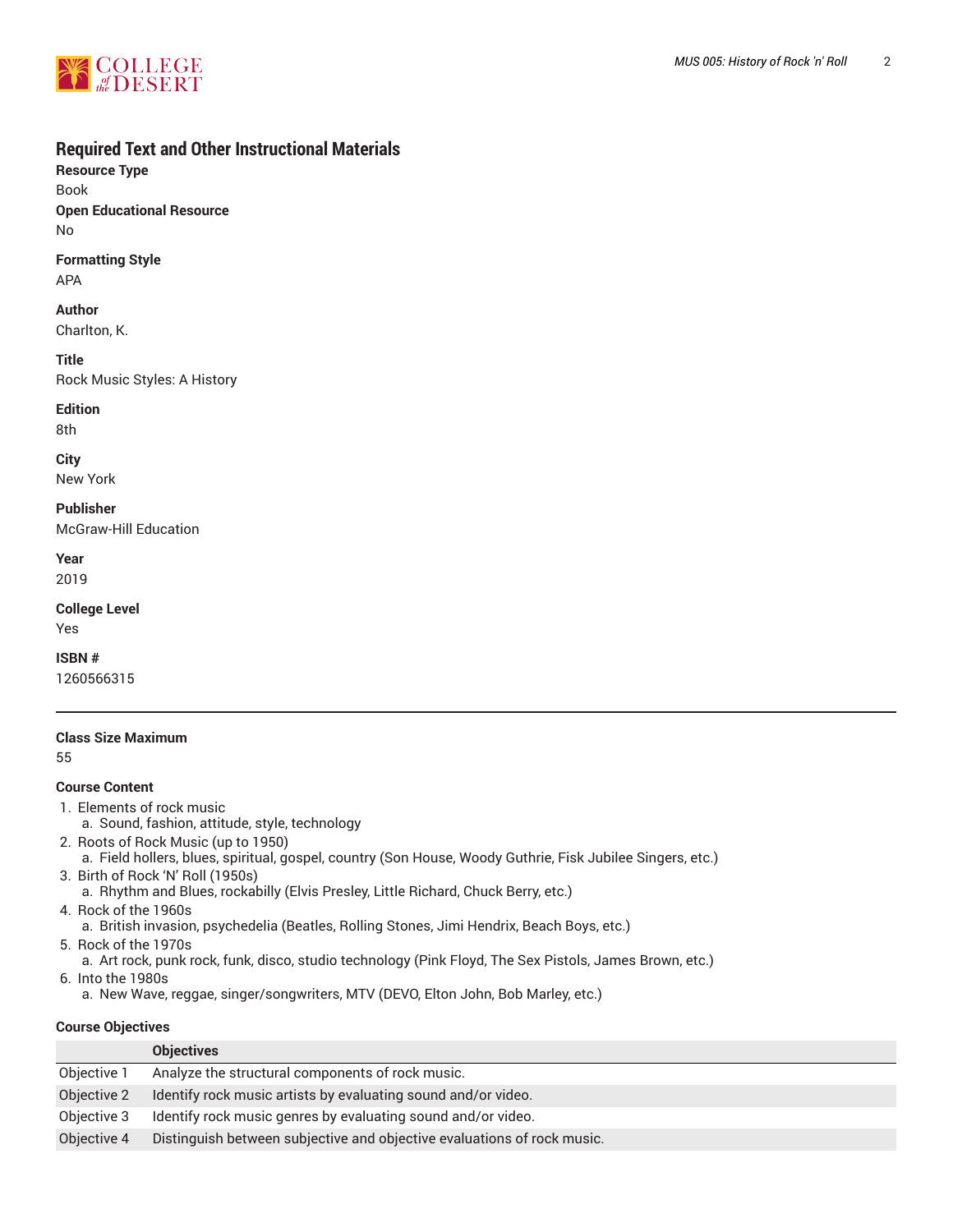

| Objective 5 Explain effects of sociological, political, and economic elements on the creation and development of rock music. |
|------------------------------------------------------------------------------------------------------------------------------|
| Objective 6 Describe motivational aspects of artist creativity.                                                              |

#### **Student Learning Outcomes**

|           | Upon satisfactory completion of this course, students will be able to:                                                                                                                                                                            |
|-----------|---------------------------------------------------------------------------------------------------------------------------------------------------------------------------------------------------------------------------------------------------|
| Outcome 1 | Identify rock music artists and genres through the evaluation and analysis of the structural components and overall<br>sound of each artist presented as audio and/or video examples.                                                             |
| Outcome 2 | Explain effects of sociological, political, and economic elements on the creation and development of rock music from<br>various periods (e.g.: depression era, 1960s) and genres (e.g.: rural blues, acid rock) within the history of rock music. |
| Outcome 3 | Describe what motivates an artist's creativity and distinguish between the subjective and objective interpretations of<br>their music.                                                                                                            |

#### **Methods of Instruction**

| <b>Method</b>     | Please provide a description or examples of how each instructional<br>method will be used in this course. |
|-------------------|-----------------------------------------------------------------------------------------------------------|
| Lecture           | The introduction of musical genres and significant artists.                                               |
| <b>Discussion</b> | Discussion of the social, cultural, and political significance of various<br>artists and genres.          |
| Other (Specify)   | Listening and analysis of significant musical performances from this<br>history of rock music.            |

#### **Methods of Evaluation**

| <b>Method</b>                            | Please provide a description or examples of how<br>each evaluation method will be used in this course. | <b>Type of Assignment</b> |
|------------------------------------------|--------------------------------------------------------------------------------------------------------|---------------------------|
| Student participation/contribution       | Participating in class discussions                                                                     | In Class Only             |
| Other                                    | Students will evaluate musical compositions                                                            | In Class Only             |
| Mid-term and final evaluations           | Listening exams where students identify and<br>evaluate representative performances                    | In Class Only             |
| Tests/Quizzes/Examinations               | Exams identifying artists, genres, and representative In Class Only<br>musical compositions.           |                           |
| Other                                    | Listening to assigned musical compositions                                                             | Out of Class Only         |
| Group activity participation/observation | Group presentation on a significant rock artist and<br>their musical, social, and cultural importance. | In and Out of Class       |

#### **Assignments**

# **Other In-class Assignments**

- 1. Class participation
- 2. Critical listening activities
- 3. Lecture evaluations
- 4. Video evaluations

# **Other Out-of-class Assignments**

- 1. Reading
- 2. Study guide completion
- 3. Listening to musical works
- 4. Viewing multimedia presentations
- 5. Composer/style identification
- 6. Composition/style identification

# **Grade Methods**

Letter Grade Only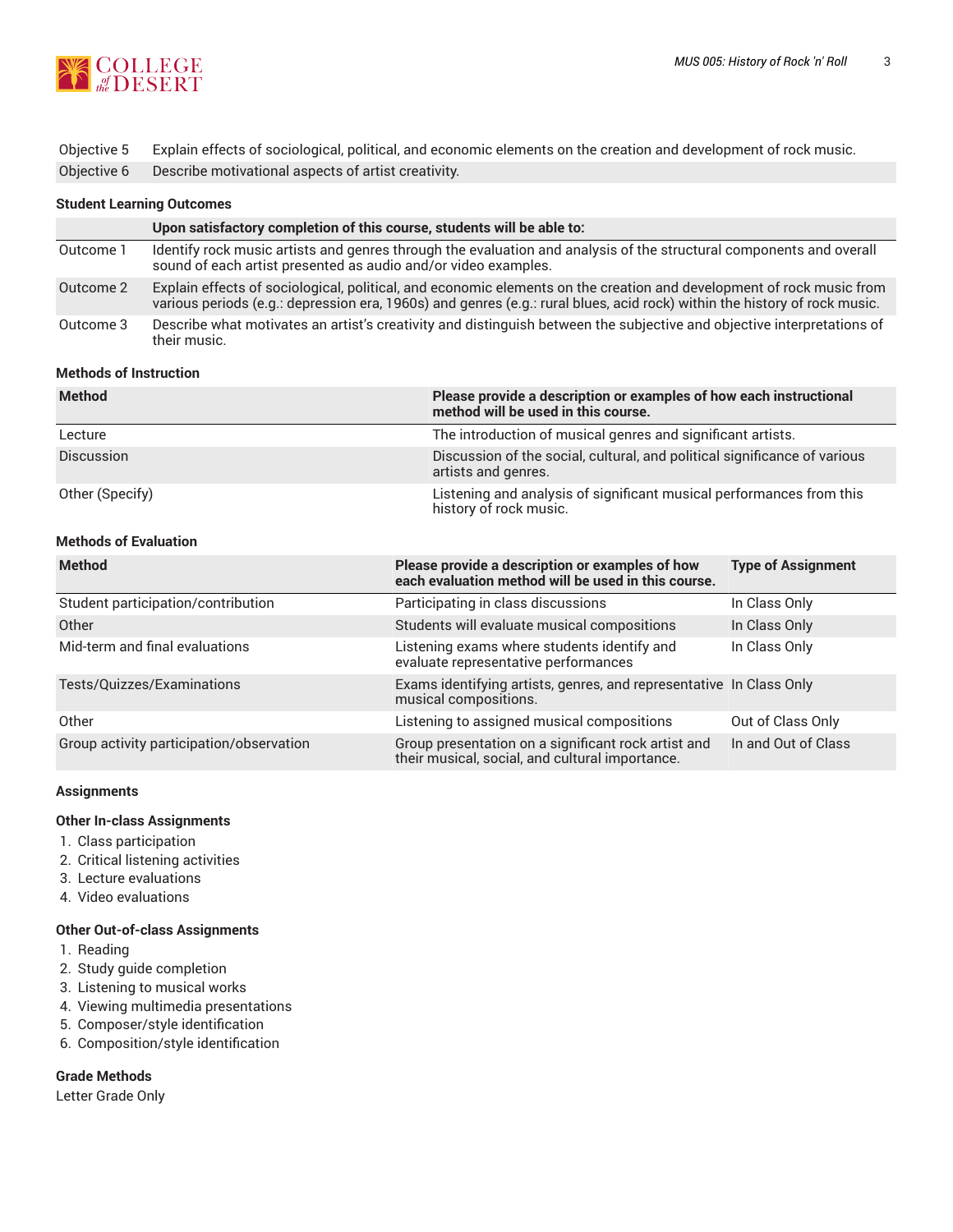

# **Distance Education Checklist**

# **Instructional Materials and Resources**

# **Effective Student/Faculty Contact**

#### Which of the following methods of regular, timely, and effective student/faculty contact will be used in this course?

#### **Within Course Management System:**

Timely feedback and return of student work as specified in the syllabus Discussion forums with substantive instructor participation Chat room/instant messaging Regular virtual office hours Private messages Online quizzes and examinations Video or audio feedback Weekly announcements

#### **External to Course Management System:**

Direct e-mail Posted audio/video (including YouTube, 3cmediasolutions, etc.)

#### Briefly discuss how the selected strategies above will be used to maintain Regular Effective Contact in the course.

Students will receive weekly announcements when new course material is available. The instructor will respond to all student messages within 24 hours. Assignments will all be graded within a week of submission and will include written or video feedback. Virtual office hours will be held on a regular basis. When appropriate, the instructor will respond to student discussion forum posts.

# **Other Information**

#### Provide any other relevant information that will help the Curriculum Committee assess the viability of offering this course in an online **or hybrid modality.**

See rationale

**COD GE** C3 - Arts, Humanities, and Culture

**CSU GE**

C1 - Arts, Music, Drama, Cinema Arts

**IGETC GE**

3A - Arts, Music, Drama

# **MIS Course Data**

**CIP Code** 50.0901 - Music, General.

**TOP Code** 100400 - Music

**SAM Code** E - Non-Occupational

**Basic Skills Status** Not Basic Skills

**Prior College Level** Not applicable

**Cooperative Work Experience** Not a Coop Course